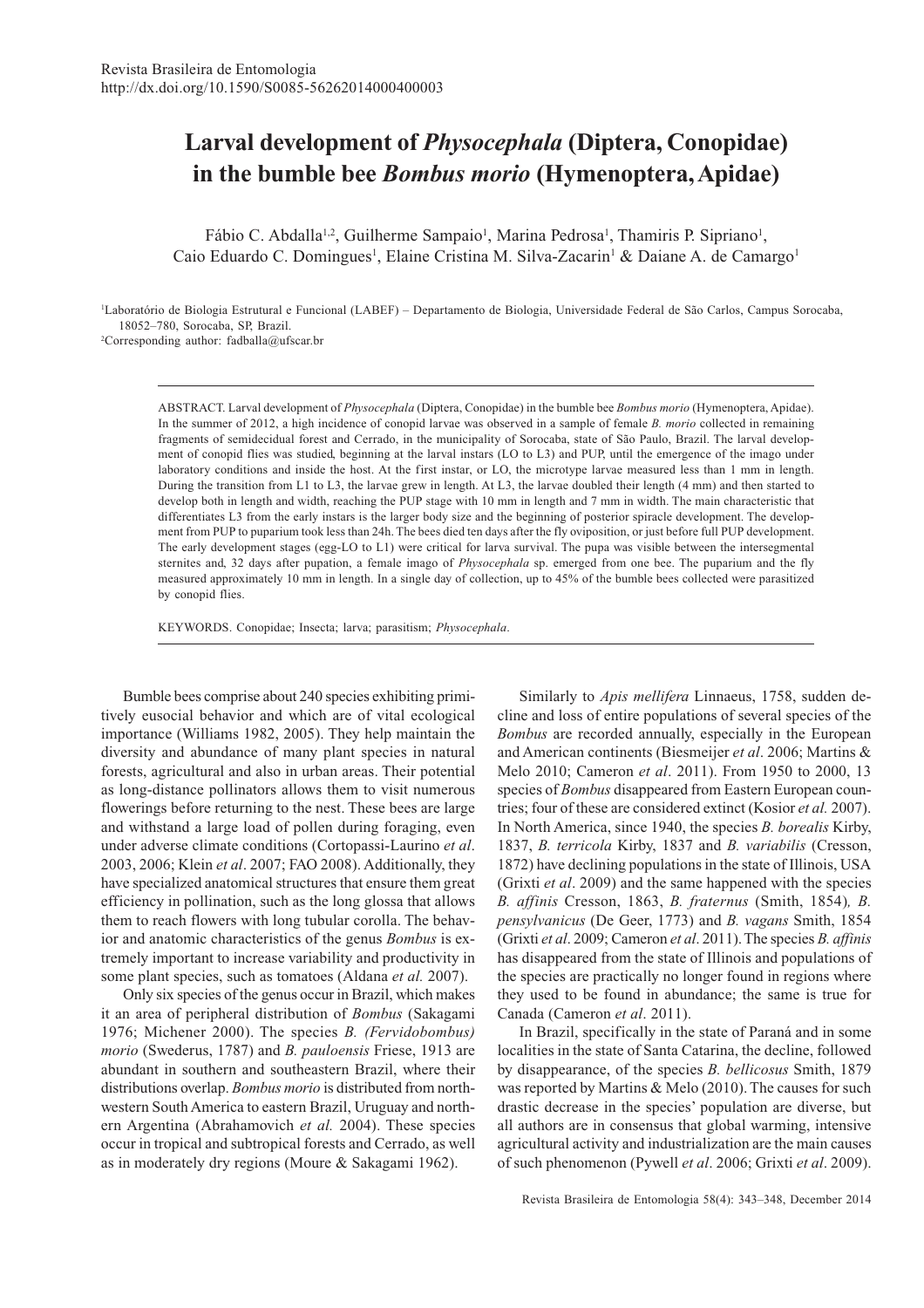The intensification of use of pesticides and herbicides, which are released indiscriminately in the environment without any treatment, can affect the whole entomofauna. Industrial toxic waste changes all ecosystems; consequently, the geobotanic ecosystem and, therefore the balance between opportunistic parasites and their hosts. Parasites may predominate in such condition, becoming a potential threat for bumble bees (Evans *et al*. 2008; Santos *et al*. 2008; De Jong 2009; Plischuk *et al*. 2009; Martins & Melo 2010; Cameron *et al*. 2011).

Marcondes *et al.* (2011) have found an apparently high prevalence of dipteran larvae in both *B. morio* and *B. pauloensis* (cited as *B. atratus*). The authors reported the occurrence of fly larvae taxonomically similar to tachinids. However, more detailed studies, including rearing hosted bees under controlled conditions, have revealed that the parasitoid species were Conopidae microtype larvae. Its development inside adults of *B. morio* is the subject of the present study. Conopids are a worldwide dipteran family that typically parasitizes adult aculeate Hymenoptera, mainly bees and wasps. Many species present specialization of larval development, having *Bombus* as their main host (Schmid-Hempel & Schmid-Hempel 1996). From the microtype egg to imago, three larval instars were described for the observed specimens:  $1<sup>st</sup>$ ,  $2<sup>nd</sup>$  and  $3<sup>rd</sup>$  instars. For some fly families, the prepupa stage is not well characterized. Prepupa is the transition stage between larva and pupa and the main marked event in such stage is larval defecation, with the opening of the midgut and hindgut that remains closed until the end of the larval stage. Some authors describe the prepupation in detail for non-conopid species (Anderson 2000). However, Schmid-Hempel & Schmid-Hempel (1996) mention a fourth stage, or PUP, in conopid fly larva, studying the same genus as this paper, *Physocephala rufipes* (Fabricius, 1781). They describe the PUP stage as "*fully grown third instar larva just before pupation, i.e. just before host had died*". The conopid larva loses many adaptive anatomical characteristics for protection, when compared to other dipteran larva, since the egg is oviposited into the bee host's abdomen and develops in a relative safe environment. The eggs are classified as microtype and the larva has thin and translucent integument.

Although studies have reported low incidence of these parasitic flies in the same fragments where *B. morio* workers were collected (Tauhyl & Urso-Guimarães 2012), the present study reported a high incidence of the parasitoid in worker bees, especially in the year of 2012. The study of the behavior and general development of the parasitoid fly larvae hosted in the bees was performed in an attempt to support and contribute to the knowledge of the biology of this important bee species.

### **MATERIAL AND METHODS**

The bumble bees were collected in remaining fragments of semideciduous forest and Cerrado (23°34'53.1"S 47°31'29.5") of the Federal University of São Carlos, at the Sorocaba Campus, in the municipality of Sorocaba, state of

São Paulo, Brazil. The inventorying of bees was systematically carried out from 2011 to April 2014, when almost 200 specimens (males, workers and queens) of *Bombus morio* were collected in order to determine the seasonal colony cycle. However, some bee specimens presented microtype fly larvae, which were then studied inside the host under laboratory conditions. The field activities were performed in the morning (9 a.m.) and in the afternoon (4 p.m.), using entomological nets. The specimens were conditioned in amber flasks and transported to the Laboratory of Structural and Functional Biology (LABEF), where they were maintained in a B.O.D. incubator (24N, 26°C) in order to obtain adult specimens of the parasite. Twenty females of *B. morio* were incubated for the purpose of verifying symptoms of parasitism and trying to develop the parasitoid in the adult bee. Bees presenting signs of decrease in motor activity or lethargy were narcotized and dissected. The metasoma of the bees was cut laterally along its entire length, but not removed completely. The bee-host specimens had their fly larvae measured in length and in diameter, *in loco*. The larvae were observed daily under a stereomicroscope (Zeiss – Stemi DV4), by carefully picking up the bee sternal integument.

### **RESULTS AND DISCUSSION**

In two samplings carried out from summer through early winter (March to July, 2012), 12 specimens of *Bombus morio* were collected on flowers of *Cassia* sp. aff. *mannii* Aubrev., in the morning and other eight bees were collected on flowers of *Macroptilium atropurpureum* (DC.) Urb. in the afternoon. Among the 12 specimens collected in the morning, three females, after dissection, were found to have parasitoid fly larvae inside their metasoma. Amongst the eight specimens collected in the afternoon, one female was also parasitized. No such occurrence was observed in the collected males. Schmid-Hempel & Schmid-Hempel (1996) examined 1123 *Bombus pascuorum* (Scopoli, 1763) workers and found an average of 417 larvae of *Physocephala rufipes* (Fabricius, 1781) among them, almost 42%. This was about the same percentage observed for *B. morio* and it was also observed that mainly the females were parasitized.

After the dissection of 20 females in 2012, nine larval individuals of *Physocephala* sp. (Diptera, Conopidae) were found, one in each bee. In only one occasion, two early parasite larvae (L1) were found inside one bee. In all cases, only one larva reached the pupal stage and, under laboratory conditions, only one female completed the entire cycle to adult fly. Intra and inter-specific competition in conopids is a natural phenomenon, and one larva per host can develop successfully (Salt 1961; Schmid-Hempel & Schmid-Hempel 1996). In 2013, the population of *B. morio* had a strong decrease and showed a recovery in 2014. In 2014, out of the 29 females collected in March, only one had been parasitized by a conopid fly larva.

The parasitism strategy of the conopid flies has proven to be very effective, since in the same study area Tauhyl & Urso-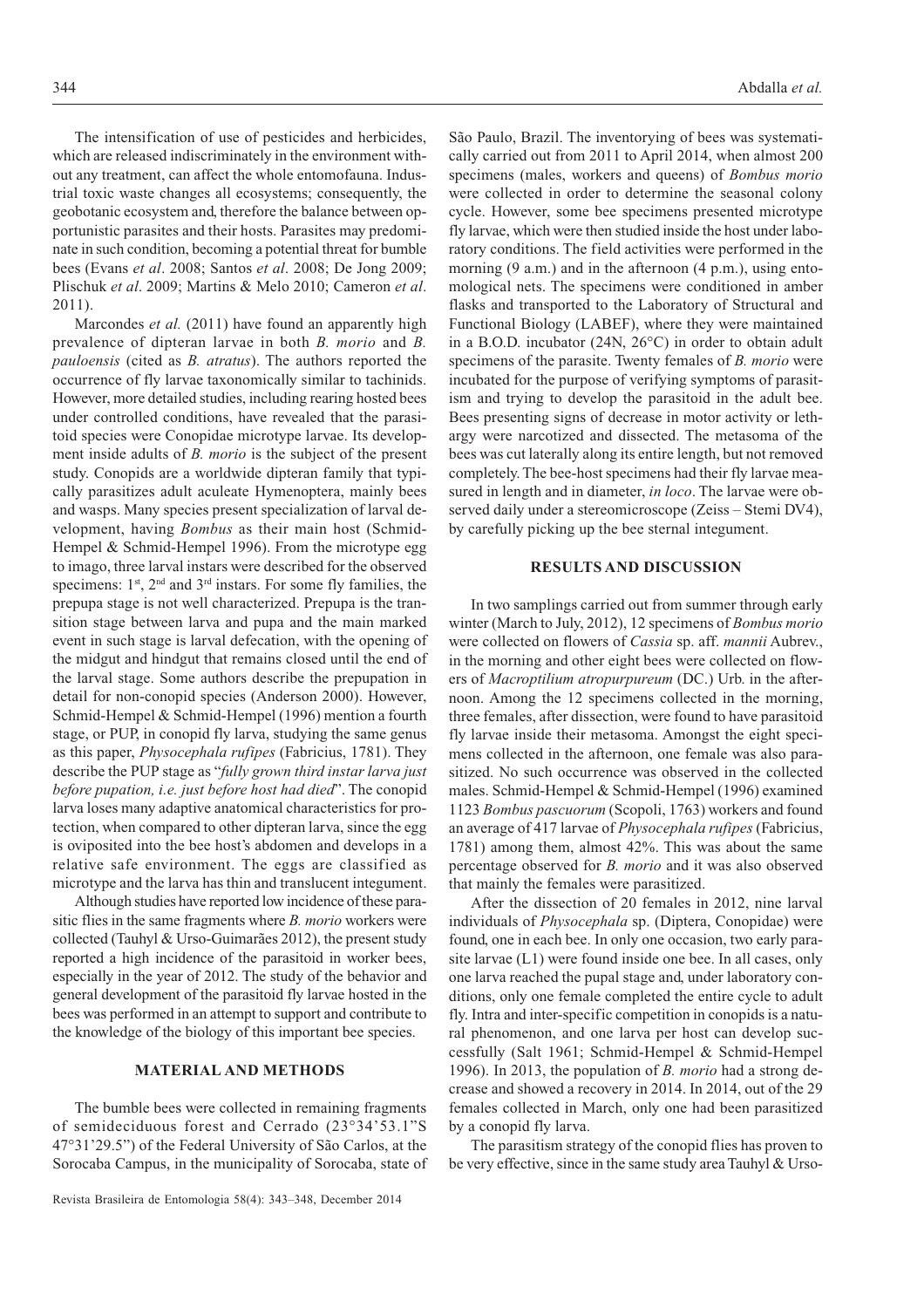Guimarães (2012) have observed only 0.01% of conopid frequency among 1437 individuals of 29 Diptera families. The high occurrence of conopid flies (4 individuals) was reported during offspring (November), when the first *B. morio* female workers became abundant in the field.

Judging from larval size and morphological characteristic (see Schmid-Hempel & Schmid-Hempel 1996) during fly larval development, larval stages LO, L1, L2, L3 and PUP were observed in the laboratory. LO, not shown here, was defined as the stage right after the larvae had hatched from the eggs; in LO the larvae measured less than 1 mm in length. From L1 to L3, the larvae grew in length, with L1 larvae measuring 2.5 mm in length and L2, 3.5 mm (Fig. 2). From LO until L3, the parasitoid doubled in length (4 mm) and then began to develop both in length and in width, reaching the PUP stage with 10 mm in length and 7 mm in width (Fig. 2). From LO to late L2, the larva lodged inside the bee's abdomen was always found in the vertical position, following the minor axis of the abdomen, located at the proximal region, near the thorax (Marcondes *et al.* 2011). Thus, the early larval stages lodged in the dorsal portion of the inner abdomen, accommodating close to the terminal filaments of the ovaries, between the first and second terga. The larvae from LO to L2 (and early L3) were translucent (Fig. 1) and, at this stage, they probably consumed hemolymph from the abdomen hemocoel.

After the larvae reached 7 mm, in L2, they rotated, positioning at the major axis of the bee's abdomen. From LO to L2, the larvae feed on almost all the internal organs of the

bee abdomen. Late L3 and PUP larvae extended their buccopharyngeal apparatus and turned to the bee thorax internal opening for access to the bee's flight muscles. The posterior spiracles start to appear late into the L2 stage, and are very distinguishable in L3 and especially in PUP (Fig. 2). From L3 to PUP, the anal region presented typically two spiracles, with the sclerotization starting in late L3 and PUP (Townsend 1935). In L3 the spiracles may be completely developed or not. The last stage of larval development and the pupation stage are marked by the position of the larva inside the bee's abdomen, when it takes up the entire abdominal hemocoel, with its head turned toward the thorax and the spiracles turned toward the last abdominal segments. The larval rotation inside the bee's abdomen marks the beginning of pupation, with PUP having been well characterized. The PUP larvae measured 10 mm in length and 7 mm in diameter, with two dark reddish large spiracles and extended buccopharyngeal apparatus, and a whitish color, due the very well developed fat body, which can be observed through the translucent integument (Fig. 2). In all bee-hosts, the PUP became a pupa in less than 24h. The puparia were reddish in the first day, and grew gradually darker to maroon after about 30 days. The puparia occupied the whole abdominal hemocoel (Fig. 2A). When the pupal stage is finished, the imago fly emerges, creating a scission on the top of the cranial portion of the puparium (Fig. 2B) and leaving the bee's abdomen through the intersegmental membrane between the sterna.

bfa

 $L<sub>3</sub>$ L2 L1  $h\dot{c}$ L3 (PUP) sp

Fig. 1. Larval stages, L1, L2, and L3 with early spiracle (sp) development, of *Physocephala* sp. dissected from adult female workers of *Bombus morio*. Last L3 instar, or PUP, with the gut full of faeces, head (hd) with extended buccopharyngeal apparatus (bpa) and gut containing food (arrow). Scale bar: 0.25 cm.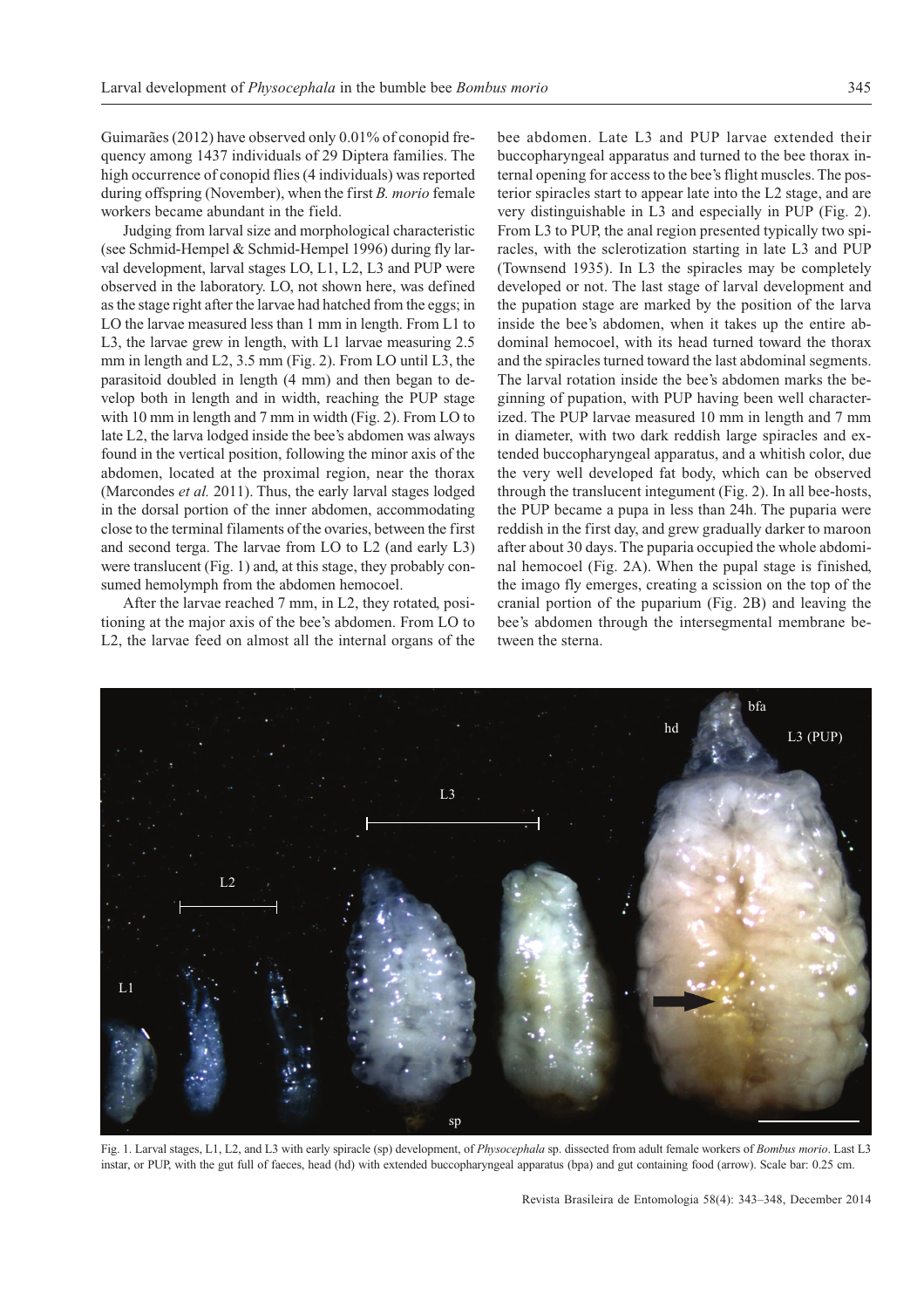

Fig. 2. A. Cocoon soon after pupation of *Physocephala* sp. lodged inside the bee's abdominal cavity (dissected in this micrograph). B. Cocoon opened by newly-emerged fly. Scale bars:  $A = 0.35$  cm,  $B = 0.25$  cm.

The bees did not show any signal of behavioral or morphological disturbance at the time of collection, in the field, not even those infected by parasitoids. After collection and under controlled conditions, they showed metabolism reduction and decreased motor activity followed by death, as described by Müller & Schmid-Hempel (1993). This metabolism reduction is probably associated with the loss of internal organs, digested by the larvae as described by Caldano *et al*. (2008) for Conopidae in *Centris*, *Bombus*, *Apis mellifera* and other bee species. The results showed that the larvae feed on hemolymph at first, then on the host's visceral fat tissue and ovaries. When the larva is almost ready for pupation, the buccopharyngeal apparatus reaches the flight muscles.

From all bee hosts under study, only one adult parasite fly emerged from a female worker bee maintained in B.O.D. incubator, two reached the PUP stage and four pupated inside the worker bees. The adult fly presented all the taxonomic characteristics of the genus *Physocephala* Schiner, 1861, with a petiolate abdomen presenting with two long and narrow segments, and the others broader and shorter; anterior cross vein r-m well beyond the middle of discal cell  $(1<sup>st</sup> M2)$ ; and hind femur irregularly thickened at the base (Camras & Hurd 1957). They resemble solitary wasps, and their larvae are parasites of Sphecidae and aculeate bees, especially bumble bees (Stuke 2005; Caldano *et al.* 2008; Melo *et al.* 2008).

The parasite larva kept the host alive until L3 or PUP, when all the internal organs had already been digested and the cocoon took up the entire space of the inner abdomen.

Revista Brasileira de Entomologia 58(4): 343–348, December 2014

This fact shows that the larva position during development was not a random event. During larval development, there were specific areas occupied by the endoparasite, starting in the proximal region and ending in the distal region of the bee-host's abdomen (Marcondes *et al.* 2011). The puparium is positioned along the largest axis of the host's abdomen and, after pupation, the adult emerges from between the sixth and fifth sterna. This strategy is necessary, once the adult parasite fly is relatively large and needs to emerge from the largest intersegmental membrane. The female fly oviposites on the tergites, but the imago emerges from the bee's sternites, as also observed by Caldano *et al.* (2008) and Melo *et al.* (2008). The duration of the larval and pupal stages were measured. The former was a period of 10 days, as described by Schmid-Hempel & Schmid-Hempel (1996) for the same genus of Conopidae, and the interval between pupation and emergence was a period of 32 days.

When foraging or even resting on flowers, bees can become targets to conopid flies such as *Physocephala* (Caldano *et al*. 2008; Melo *et al*. 2008). On these occasions, according to Santos *et al*. (2008), *Centris* (*Heterocentris*) *analis* (Fabricius, 1804) can be parasitized by Conopidae females depositing their eggs between the intersegmental membranes of the abdominal tergites, which are extended, penetrating their ovipositor and depositing the egg to develop inside the adult bee's abdomen.

No species-level records of conopid parasitism for *B. morio* have been found in the literature. The bee genera known to be parasitized by conopids in the neotropics are *Centris*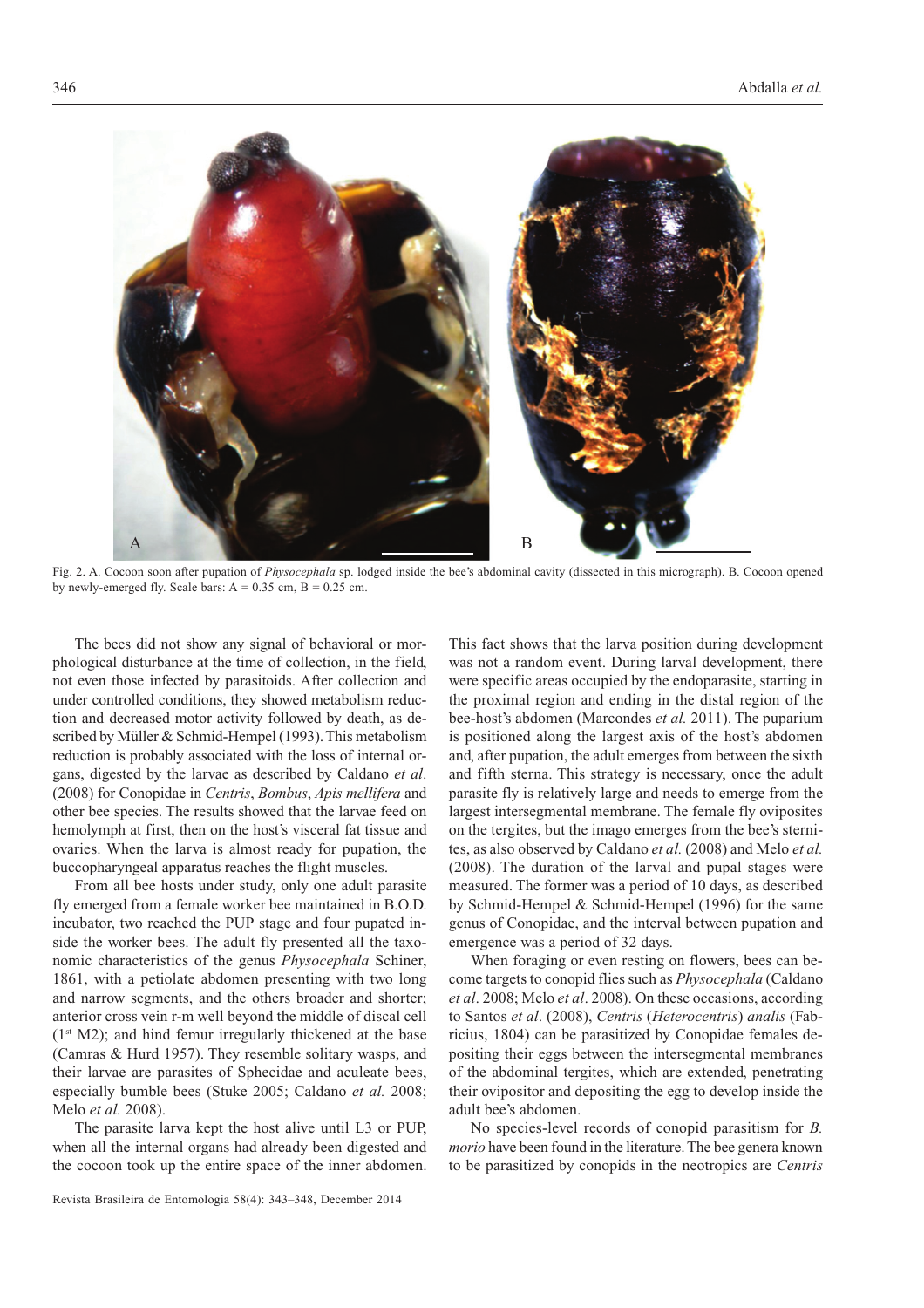(Caldano *et al*. 2008; Santos *et al*. 2008), *Bombus* (Schmid-Hempel & Müller 1991; Müller & Schmid-Hempel 1993; Schmid-Hempel & Schmid-Hempel 1996; Gillespie 2010; Cameron *et al.* 2011), and *Eulaema* (Rasmussen & Cameron 2004), bees recognized by their large size. However, smaller bees can also be parasitized, such as those of the genus *Euglossa* (Melo *et al*. 2008).

### **ACKNOWLEDGMENTS**

We thank FAPESP (11/17840-6, 14/04697-9), CAPES and CNPq. M.Sc. Sérgio Rodriguez Morbilo for identifying all the plant species visited by the bees during this research.

## **REFERENCES**

- Abrahamovich, A.H., Díaz, N.B. & Morrone, J.J. 2004. Distributional patterns of the neotropical and Andean species of the genus *Bombus* (Hymenoptera: Apidae). **Acta Zoológica Mexicana 20**: 99–117.
- Anderson, G.S. 2000. Minimum and maximum development rates of some forensically important Calliphoridae (Diptera). **Journal of Forensic Sciences 45**: 824–832.
- Aldana, J., Cure, J.R., Almanza, M.T., Vecil, D. & Rodríguez, D. 2007. Efecto de *Bombus atratus* (Hymenoptera: Apidae) sobre la productividad de tomate (*Lycopersicon esculentum* Mill.) bajo invernadero en la Sabana de Bogotá, Colombia. **Agronomía Colombiana 25**: 62–72.
- Biesmeijer, J.C., Roberts, S.P.M., Reemer, M., Ohlemüller, R., Edwards, M., Peeters, T., Schaffers, A.P., Potts, S.G., Kleukers, R., Thomas, C.D., Settele, J. & Kunin, W.E. 2006. Parallel declines in pollinators and insect-pollinated plants in Britain and the Netherlands. **Journal of Insect Conservation 313**: 351–354.
- Caldano, L.T.P., Serrano, J.C. & Garófalo, C.A. 2008. Parasitismo por *Physocephala* (Diptera: Conopidae): um importante fator de mortalidade para fêmeas e machos de *Centris (Heterocentris) analis* (Hymenoptera, Apidae). In: Anais do VIII Encontro sobre Abelhas. Ribeirão Preto, São Paulo, p. 696. Available at: http://myrtus.uspnet.usp. br/bioabelha/images/pdfs/pdfs\_publicacoes3.1/conferencias\_nacionais/ caidano\_et\_al\_2008.pdf (accessed 13 June 2014).
- Cameron, S.A., Whitfield, J.B., Cohen, M. & Thorp, N. 1999. Novel use of walking trails by the Amazonian bumble bee, *Bombus transversalis* (Hymenoptera: Apidae). **University of Kansas Natural History Museum Special Publications 24**: 187–193.
- Cameron, S.A., Lozier, J.D., Strange, J.P., Koch, J.B., Cordes, N., Solter, L.F. & Griswold, T.L. 2011. Patterns of widespread decline in North American bumble bees. **Proceedings of the National Academy of Sciences of the United States of America 108**: 662–667.
- Camras, S. & Hurd, P.D., Jr. 1957. The conopid flies of California (Diptera). **Bulletin of the California Insect Survey 6**: 19–49.
- Cataloque of Life. 2014. Annual Checklist. Available at: http://www. catalogueoflife.org/annual-checklist/2014/(accessed 13 August 2014).
- Cortopassi-Laurino, M., Knoll, F.R.N., Imperatriz-Fonseca, V.L. 2003. Nicho trófico e abundância de *Bombus morio* e *Bombus atratus* em diferentes biomas brasileiros, p. 285–295. In: Melo, G.A.R. & Alvesdos-Santos, I. (eds.). **Apoidea Neotropica: Homenagem aos 90 Anos de Jesus Santiago Moure**. Criciúma, Editora UNESC, 320 p.
- Cortopassi-Laurino, M., Imperatriz-Fonseca, V.L., Roubik, D.W., Dollin, A., Heard, T., Aguilar, I., Venturieri, G.C., Eardley, C. & Nogueira-Neto, P. 2006. Global meliponiculture: challenges and opportunities. **Apidologie 37**: 275–292.
- De Jong, D. 2009. Disappearance of bees, farm pesticides affect insects, crops and human health. **Scientific American Brasil 84:** 48–49.
- Evans, E., Thorp, R., Jepsen, S. & Black, S.H. 2008. Status review of three formerly common species of bumble bee in the subgenus

*Bombu*s. The Xerces Society. p. 63. Available at: http://www.xerces. org/wp-content/uploads/2009/03/xerces\_2008\_bombus\_status\_ review.pdf (accessed 13 June 2014).

- FAO Food and Agriculture Organization of the United Nations 2008. Rapid assessment of pollinators' status. A contribution to the international initiative for the conservation and sustainable use of pollinators. Available at: http://www.fao.org/uploads/media/raps\_2.pdf (accessed 13 June 2014).
- Gillespie, S. 2010. Factors affecting parasite prevalence among wild bumblebee. **Ecological Entomology 35**: 737–747.
- Grixti, J.C., Wong, L.T., Cameron, S.A. & Favret, C. 2009. Decline of bumble bees (*Bombus*) in the North American Midwest. **Biological Conservation 142**: 75–84.
- Klein, A.M., Vaissiere, J.H., Cane, J.H., Steffan-Dewenter, I., Cunningham, S.A., Kremen, C. & Tscharntke, T. 2007. Importance of pollinators in changing landscapes for world crops. **Proceedings of the Royal Society of London B 274**: 303–313.
- Kosior, A., Celary, W., Olejniczak, P., Fijal, J., Król, W., Solarz, W. & Plonka, P. 2007. The decline of the bumble bees and cuckoo bees (Hymenoptera: Apidae: Bombini) of western and central Europe. **Oryx 41**: 79–88.
- Kronka, F.J.N., Nalon, M.A., Matsukuma, C.K., Kanashiro, M.M., Ywane, M.S.S.-I., Pavão, M., Durigan, G., Lima, L.M.P.R., Guillaumon, J.R., Baitello, J.B., Borgo, S.C., Manetti, L.A., Barradas, A.M.F., Fukuda, J.C., Shida, C.N., Monteiro, C.H.B., Pontinha, A.A.S., Andrade, G.G., Barbosa, O. & Soares, A.P. 2005. **Inventário florestal da vegetação natural do Estado de São Paulo**. São Paulo, Secretaria do Meio Ambiente; Instituto Florestal; Imprensa Oficial, 200 p.
- Léon, L.A., Torres, O.R. & Parra, N.G. 1991. Distribución altitudinal del género *Bombus* en Colombia (Hymenoptera: Apidae). **Trianea 4**: 541– 550.
- Marcondes, M., Pinheiro F.A.C.G., Morbiolo, S.R., Camargo, D.A., Cláudio, V.C., Sampaio, G. & Abdalla, F.C. 2011. Flying with the enemy: An endoparasitic fly larva in Brazilian bumblebees. **International Journal of Biodiversity and Conservation 3**: 383–385.
- Martins, A.C. & Melo, G.A.R. 2010. Has the bumblebee *Bombus bellicosus* gone extinct in the northern portion of its distribution range in Brazil? **Journal of Insect Conservation 14**: 207–210.
- Melo, G.A.R., Faria, L.R.R., Marchi, P. & Carvalho, C.J.B. 2008. Small orchid bees are not safe: parasitism of two species of *Euglossa* (Hymenoptera: Apidae: Euglossina) by conopid flies (Diptera: Conopidae). **Revista Brasileira de Zoologia 25**: 573–575.
- Michener, C.D. 2000. **The Bees of the World.** Baltimore, The Johns Hopkins University Press, 913 p.
- Moure, J.S. & Sakagami, S.F. 1962. As mamangabas sociais do Brasil (*Bombus* Latreille) (Hymenoptera, Apoidea). **Studia Entomologica 5**: 65–194.
- Müller, C.B. & Schmid-Hempel, P. 1993. Exploitation of cold temperature as defence against parasitoids in bumblebees. **Nature 363**: 65–67.
- Plischuk, S., Martín-Hernández, R., Prieto, L., Lucía, M., Botías, C., Meana, A., Abrahamovich, A.H., Lange, C. & Higes, M. 2009. South American native bumblebees (Hymenoptera: Apidae) infected by *Nosema ceranae* (Microsporidia), an emerging pathogen of honeybees (*Apis mellifera*). **Environmental Microbiology Reports 1**: 131–135.
- Pywell, R.F., Warman, E.A., Hulmes, L., Hulmes, S., Nuttall, P., Sparks, T.H., Critchley, C.N.R. & Sherwood, A. 2006. Effectiveness of new agrienvironment schemes in providing foraging resources for bumblebees in intensively farmed landscapes. **Biological Conservation 129**: 192–206.
- Rasmussen, C. & Cameron, S.A. 2004. Conopid fly (Diptera: Conopidae) attacking large orchid bees (Hymenoptera: Apidae: *Eulaema*). **Journal of the Kansas Entomological Society 77**: 61–62.
- Sakagami, S.F. 1976. Specific differences in the bionomic characters of bumblebees. A comparative Review. **Journal of the Faculty of Science Hokkaido University Series VI. Zoology 20**: 390–447.
- Salt, G. 1961. Competition among insect parasitoids. Mechanisms in biological competition. **Symposia of the Society for Experimental Biology 15**: 96–119.

Revista Brasileira de Entomologia 58(4): 343–348, December 2014